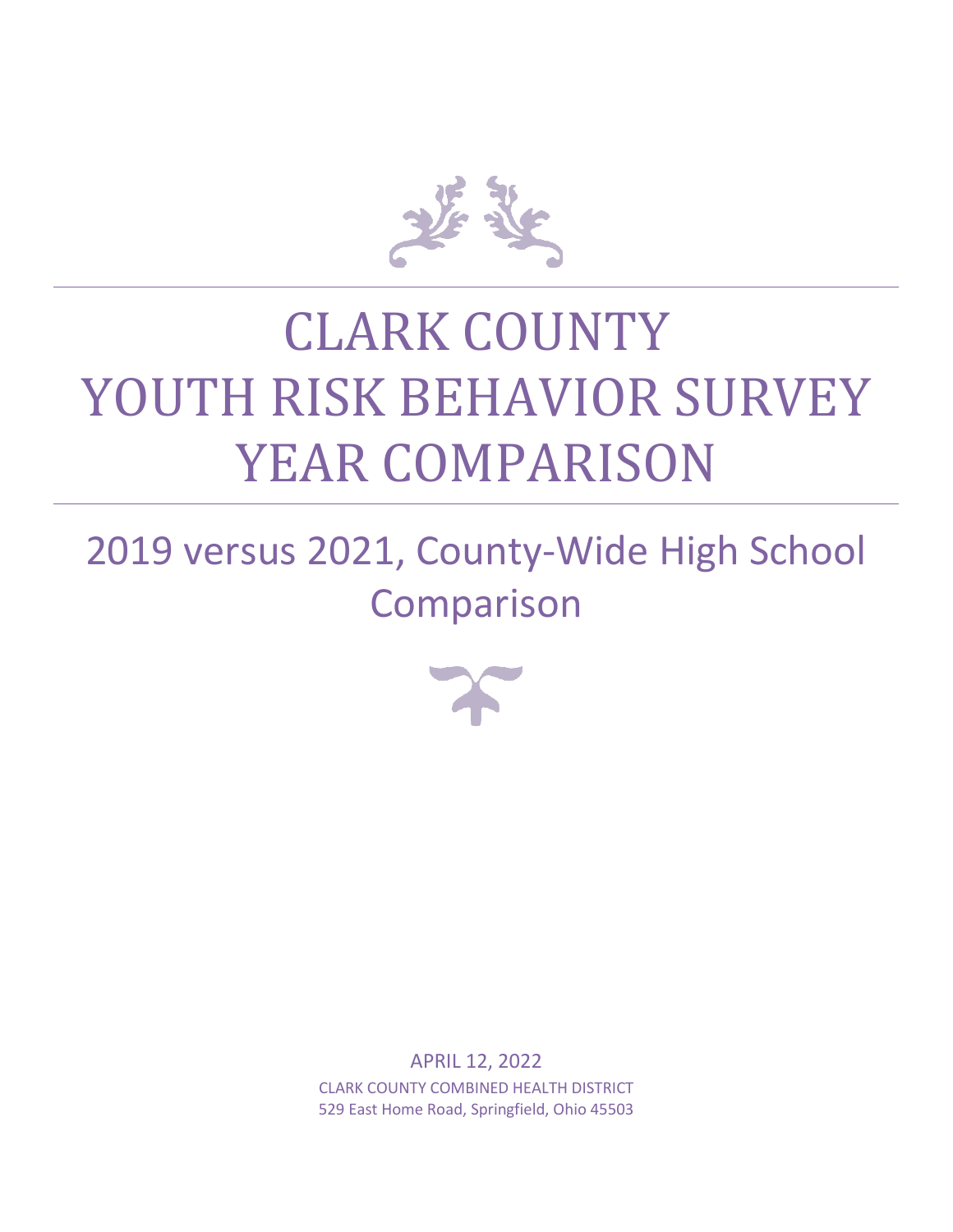### **Clark County Youth Risk Behavior Survey (YRBS) Comparison**

County-wide High School Results Year Comparison *Version 1.1*

#### Introduction

The Youth Risk Behavior Survey (YRBS) is a survey that monitors health risk behaviors that contribute to the leading causes of death and disability among 9<sup>th</sup>-12<sup>th</sup> grade students. Topics include behaviors that contribute to unintentional injuries and violence, sexual behaviors, alcohol and drug use, tobacco use, dietary behaviors, physical activity, and the prevalence of obesity and asthma.

This report compares county-wide results of the High School YRBS that was administered in 2019 and in 2021 by the Clark County Combined Health District in collaboration with each individual school district and school.

#### Methods

A census was conducted on youth risk behavior with students across high schools in Springfield.

The survey was split into categories, including driving habits, violence and weapon carrying, sexual violence, bullying, depression and suicide, tobacco, alcohol, marijuana, drugs, sexual behavior, body weight, dietary behavior, physical activity, and miscellaneous topics.

The data collection method in this census was congruent with the CDC criteria for the YRBS, which suggests a two-stage, cluster sample design. The two-stage cluster sample design was achieved by first conducting a census of every school in the county, then randomly selecting classrooms from each school to analyze. **Since surveys administered in 2011, 2013, 2015 and 2017 were not completed using the two-stage cluster sample design and 95% confidence interval, the data collected in this YRBS CANNOT be compared with results from the Clark County YRBS surveys administered in 2011, 2013, 2015 and 2017.**

All incomplete or invalid responses were removed. Survey answers that were logically inconsistent with one another were also removed. A weight based on student sex, race, ethnicity, and grade was applied to each record to adjust for school and student nonresponse.

#### Significant Testing

If a "statistically significant" difference was found between the answers from 2019 to 2021, it means that there is a 95% probability that the difference was not due to chance alone. Therefore, it is very likely that something is different between the two populations regarding this topic. These differences are noted in the far-right column of the following table and are defined below.

If a percent change is trending in the positive direction, it is represented by a green arrow.

If a percent change is significant, it is represented by a solid arrow.



If a percent change is trending in the negative direction, it is<sup>4</sup> represented by a red arrow.

If a percent change is less than 1%, it is represented by a black block.

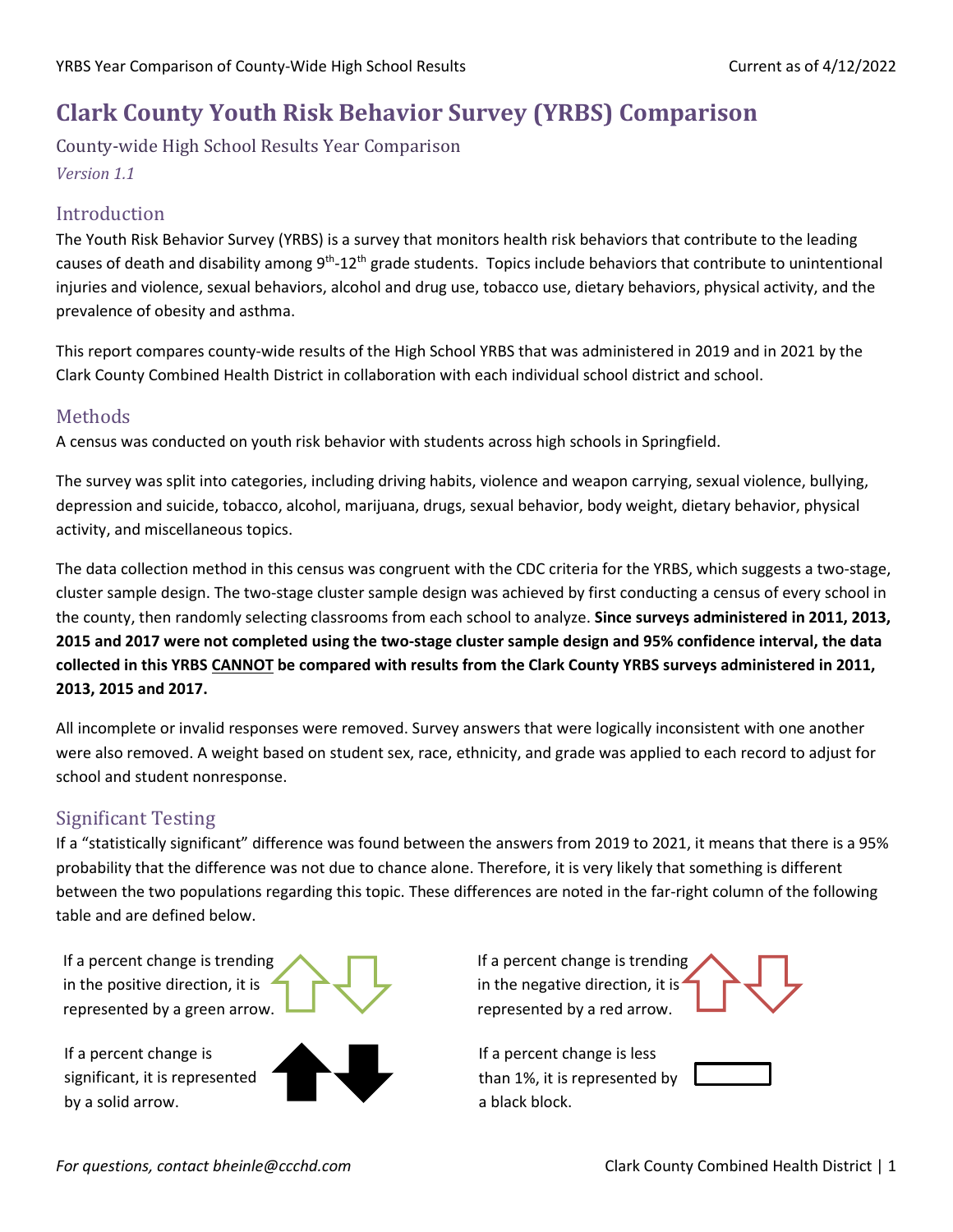#### Behavior Data Comparisons

| <b>Questions</b>                                                                                                                                                                                                                                                         | 2019 Overall<br>% | 2021 Overall<br>% | Trend from 2019 to<br>2021 |
|--------------------------------------------------------------------------------------------------------------------------------------------------------------------------------------------------------------------------------------------------------------------------|-------------------|-------------------|----------------------------|
| <b>COVID-19 Pandemic</b>                                                                                                                                                                                                                                                 |                   |                   |                            |
| Mental health was most of the time or always not<br>good during the COVID-19 Pandemic                                                                                                                                                                                    |                   | 36.3%             |                            |
| Parent or other adult in their home lost their job,<br>even for a short amount of time, during the COVID-19<br>Pandemic                                                                                                                                                  |                   | 21.3%             |                            |
| <b>Driving Habits</b>                                                                                                                                                                                                                                                    |                   |                   |                            |
| Rarely or never wore a seat belt when riding a car<br>driven by someone else                                                                                                                                                                                             | 9.7%              | 6.7%              |                            |
| Rode in a car driven by someone who had been<br>drinking alcohol, at least once in the past 30 days                                                                                                                                                                      | 17.5%             | 14.0%             |                            |
| Drove a car after they had been drinking alcohol at<br>least 1 time in the past 30 days                                                                                                                                                                                  | 2.0%              | 5.6%              |                            |
| Texted or emailed while driving at least 1 day in the<br>past 30 days                                                                                                                                                                                                    | 20.0%             | 16.6%             |                            |
| <b>Violence and Weapon Carrying</b>                                                                                                                                                                                                                                      |                   |                   |                            |
| Carried a weapon on school property at least 1 day in<br>the past 30 days                                                                                                                                                                                                | 16.5%             | 2.7%              |                            |
| Carried a gun at least 1 day in the past 12 months                                                                                                                                                                                                                       | 7.8%              | 4.0%              |                            |
| Did not go to school because they felt unsafe at least<br>1 day in the past 30 days                                                                                                                                                                                      | 6.7%              | 9.2%              |                            |
| Threatened or injured with a weapon on school<br>property at least once in the past 12 months                                                                                                                                                                            | 8.7%              | 6.6%              |                            |
| Involved in a physical fight at least once in the past 12<br>months                                                                                                                                                                                                      | 23.3%             | 20.4%             |                            |
| Involved in a physical fight on school property at least<br>once in the past 12 months                                                                                                                                                                                   | 5.6%              | 6.1%              |                            |
| Seen someone get physically attacked, beaten,<br>stabbed, or shot in their neighborhood                                                                                                                                                                                  |                   | 22.7%             |                            |
| <b>Sexual Violence</b>                                                                                                                                                                                                                                                   |                   |                   |                            |
| Forced into having sexual intercourse                                                                                                                                                                                                                                    | 11.1%             | 9.8%              |                            |
| Forced by anyone into doing sexual things at least<br>once in the past 12 months                                                                                                                                                                                         | 11.6%             | 10.8%             |                            |
| Forced into doing sexual things by someone they<br>were dating at least once in the past 12 months                                                                                                                                                                       | 4.7%              | 5.4%              |                            |
| Physically hurt by someone they were dating at least<br>once in the past 12 months                                                                                                                                                                                       | 7.0%              | 5.3%              |                            |
| <b>Bullying</b>                                                                                                                                                                                                                                                          |                   |                   |                            |
| Bullied on school property in the past 12 months                                                                                                                                                                                                                         | 19.5%             | 16.3%             |                            |
| Green arrow ( $\bigoplus$ ) shows a trend in the positive direction; Red arrow ( $\bigoplus$ ) shows a trend in the negative<br>direction; Black box ( $\Box$ ) shows a percent change less than 1%; Solid arrow ( $\Box$ ) shows a statistically significant<br>change. |                   |                   |                            |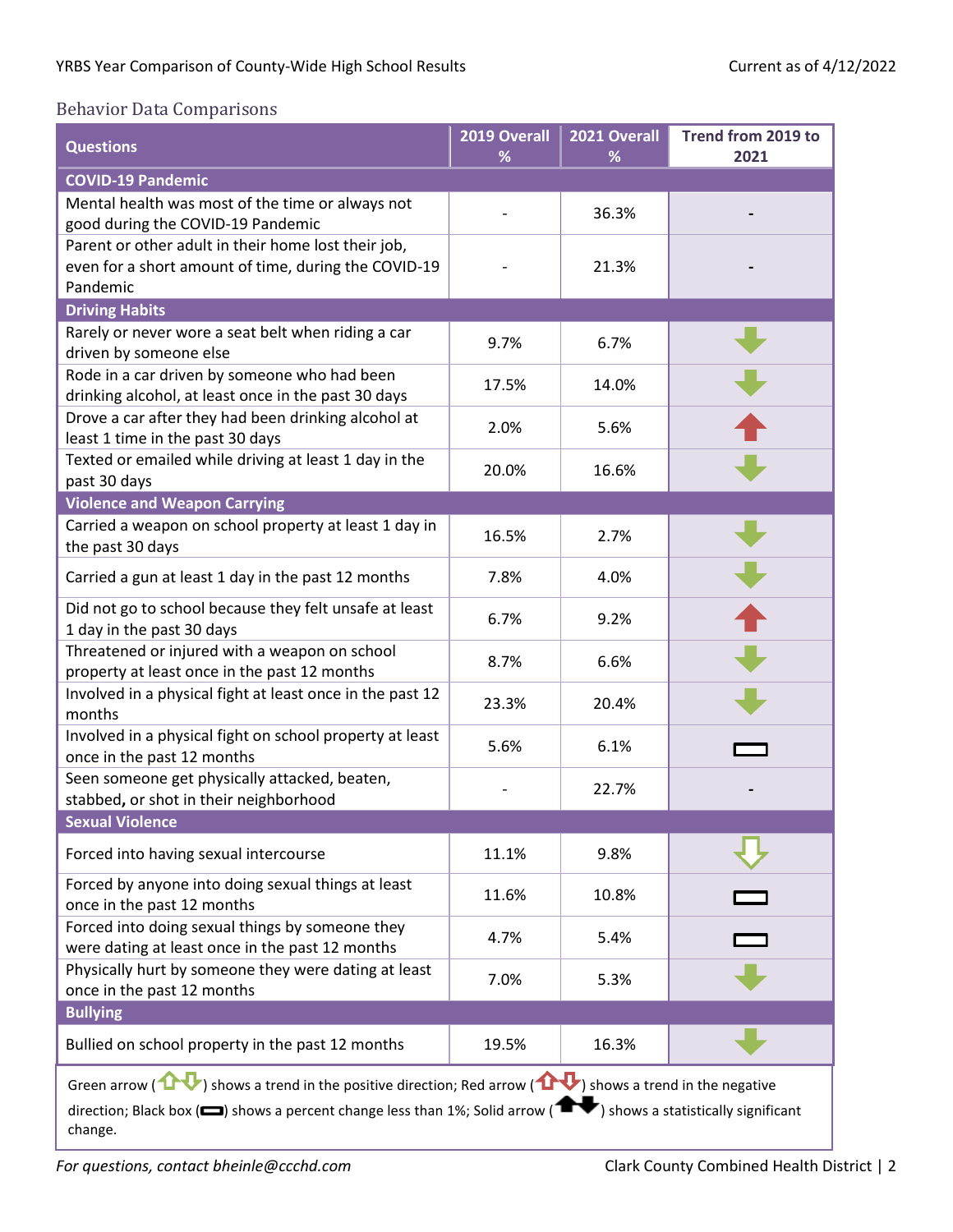| <b>Questions</b>                                                                                         | 2019 Overall<br>% | 2021 Overall<br>℅ | Trend from 2019 to<br>2021 |
|----------------------------------------------------------------------------------------------------------|-------------------|-------------------|----------------------------|
| Electronically bullied in the past 12 months                                                             | 16.3%             | 15.9%             |                            |
| Victim of teasing or name calling because of race or<br>ethnic background in the past 12 months          |                   | 11.8%             |                            |
| Victim of teasing or name calling because of LGBTQ+<br>status in the past 12 months                      |                   | 16.2%             |                            |
| <b>Depression, Suicide and Mental Health</b>                                                             |                   |                   |                            |
| Hurt themselves without wanting to kill themselves<br>at least once in the past 12 months                | 22.2%             | 24.3%             |                            |
| Felt sad or hopeless for two weeks or more in a row<br>in the past 12 months                             | 38.3%             | 40.1%             |                            |
| Seriously considered attempting suicide in the past<br>12 months                                         | 22.0%             | 20.6%             |                            |
| Made a plan to attempt suicide in the past 12 months                                                     | 18.6%             | 17.2%             |                            |
| Attempted suicide at least once in the past 12<br>months                                                 | 8.0%              | 9.3%              |                            |
| Had to be treated after a suicide attempt in the past<br>12 months                                       | 2.5%              | 2.2%              |                            |
| <b>Tobacco and Electronic Vapor Products</b>                                                             |                   |                   |                            |
| Tried smoking a cigarette                                                                                | 23.7%             | 20.6%             |                            |
| Smoked a cigarette before age 13 years old                                                               | 10.9%             | 8.9%              |                            |
| Smoked cigarettes at least 1 day in the past 30 days                                                     | 7.8%              | 6.2%              |                            |
| Smoked cigarettes on at least 20 days in the past 30<br>days                                             | 1.4%              | 1.0%              |                            |
| Smoked more than 10 cigarettes per day in the past<br>30 days                                            | 0.5%              | 0.5%              |                            |
| Tried an electronic vapor product                                                                        | 45.8%             | 35.8%             |                            |
| Smoked an electronic vapor product at least once in<br>the past 30 days                                  | 16.7%             | 21.1%             |                            |
| Smoked an electronic vapor product 20 or more days<br>in the past 30 days                                | 6.7%              | 7.3%              |                            |
| Got their electronic vapor products from a store (a<br>vape shop, gas station, etc.) in the past 30 days | 1.9%              | 4.0%              |                            |
| Used chewing tobacco, snuff, snus, etc. 1 day or more<br>in the past 30 days                             | 6.7%              | 3.6%              |                            |
| Smoked cigars, cigarillos, or little cigars on 1 day or<br>more in the past 30 days                      | 7.5%              | 3.7%              |                            |
| Did not try to quit using all tobacco products in the<br>past 12 months                                  | 13.1%             | 12.6%             |                            |
|                                                                                                          |                   |                   |                            |

Green arrow ( $\bigoplus$ ) shows a trend in the positive direction; Red arrow ( $\bigoplus$ ) shows a trend in the negative direction; Black box ( $\Box$ ) shows a percent change less than 1%; Solid arrow ( $\Box$ ) shows a statistically significant change.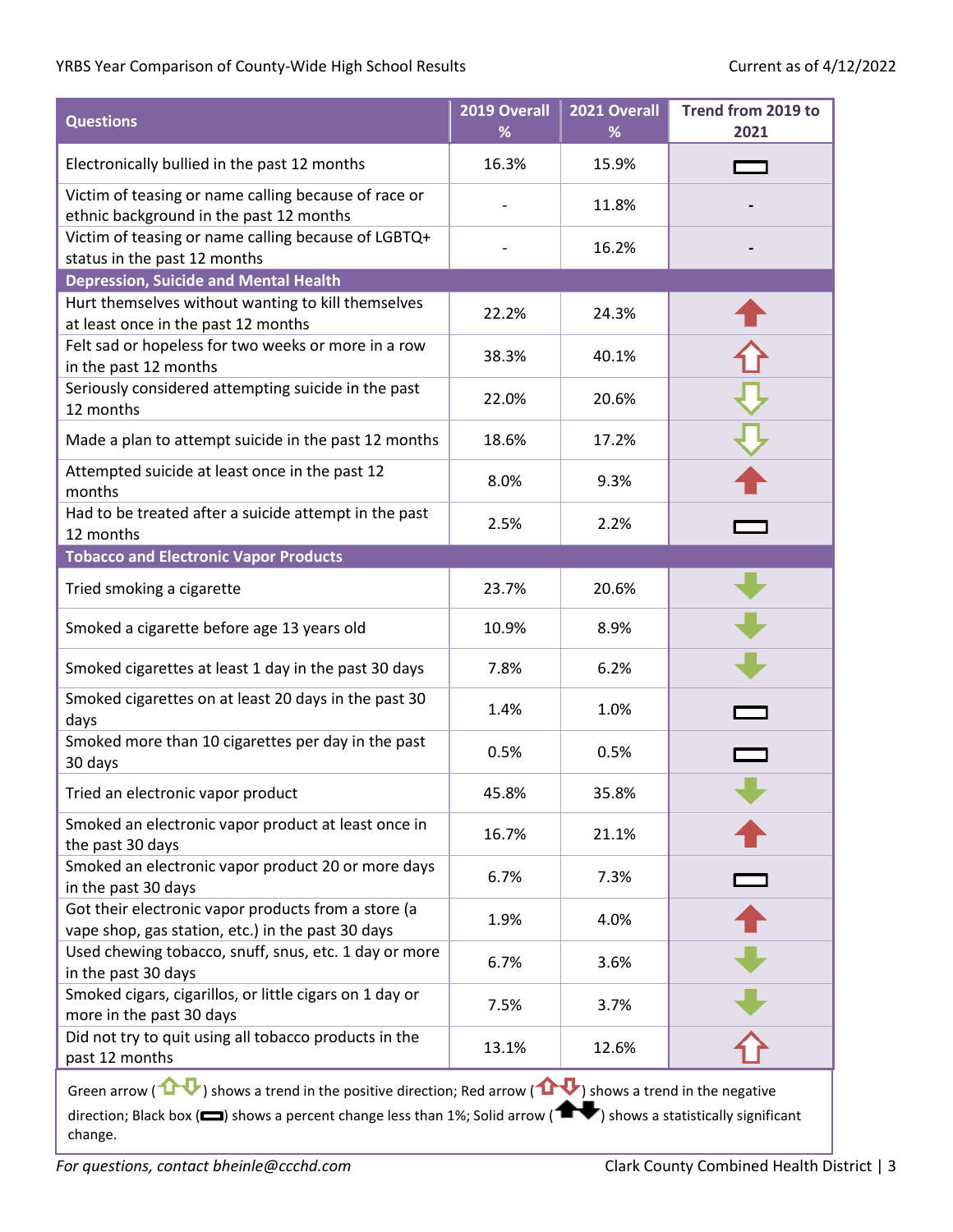| <b>Questions</b>                                                                                                                                                                                                                                                           | 2019 Overall<br>% | 2021 Overall<br>% | Trend from 2019 to<br>2021 |
|----------------------------------------------------------------------------------------------------------------------------------------------------------------------------------------------------------------------------------------------------------------------------|-------------------|-------------------|----------------------------|
| <b>Alcohol</b>                                                                                                                                                                                                                                                             |                   |                   |                            |
| Had their first drink of alcohol before age 13 years old                                                                                                                                                                                                                   | 18.0%             | 15.7%             |                            |
| Had at least one drink of alcohol on at least 1 day in<br>the past 30 days                                                                                                                                                                                                 | 26.9%             | 23.3%             |                            |
| Usually got their alcohol from someone else in the<br>past 30 days                                                                                                                                                                                                         | 12.2%             | 17.3%             |                            |
| Had 5 drinks or more in row in the past 30 days                                                                                                                                                                                                                            | 10.0%             | 8.3%              |                            |
| Had 4 drinks or more (female) or 5 drinks or more<br>(male) on at least 1 day in the past 30 days                                                                                                                                                                          | 12.2%             | 10.0%             |                            |
| <b>Marijuana</b>                                                                                                                                                                                                                                                           |                   |                   |                            |
| Had used marijuana at least once in their life                                                                                                                                                                                                                             | 37.2%             | 28.4%             |                            |
| Tried marijuana for the first time before age 13 years<br>old                                                                                                                                                                                                              | 8.3%              | 6.9%              |                            |
| Used marijuana at least once in the past 30 days                                                                                                                                                                                                                           | 20.0%             | 17.0%             |                            |
| <b>Drugs</b>                                                                                                                                                                                                                                                               |                   |                   |                            |
| Have used synthetic marijuana at least once in their<br>life                                                                                                                                                                                                               | 11.4%             | 9.0%              |                            |
| Have taken non-prescribed pain medication or<br>misused it at least once in their life                                                                                                                                                                                     | 19.7%             | 12.7%             |                            |
| Have used any form of cocaine at least once in their<br>life                                                                                                                                                                                                               | 5.8%              | 3.0%              |                            |
| Have sniffed glue, aerosols, paints to get high at least<br>once in their life                                                                                                                                                                                             | 8.9%              | 7.1%              |                            |
| Have used heroin at least once in their life                                                                                                                                                                                                                               | 3.9%              | 2.5%              |                            |
| Have used methamphetamines at least once in their<br>life                                                                                                                                                                                                                  | 4.8%              | 2.7%              |                            |
| Have used ecstasy at least once in their life                                                                                                                                                                                                                              | 6.7%              | 4.0%              |                            |
| Used a needle to inject an illegal drug at least once                                                                                                                                                                                                                      | 3.4%              | 2.2%              |                            |
| Had been offered, sold, or given an illegal drug on<br>school property                                                                                                                                                                                                     | 18.4%             | 10.9%             |                            |
| Lived with someone who was having a problem with<br>alcohol or drug use                                                                                                                                                                                                    |                   | 31.6%             |                            |
| <b>Sexual Behavior</b>                                                                                                                                                                                                                                                     |                   |                   |                            |
| Have had sexual intercourse                                                                                                                                                                                                                                                | 42.5%             | 31.7%             |                            |
| First had sexual intercourse before age 13 years old                                                                                                                                                                                                                       | 2.2%              | 3.5%              |                            |
| Green arrow ( $\mathbf{D}$ ) shows a trend in the positive direction; Red arrow ( $\mathbf{D}$ ) shows a trend in the negative<br>direction; Black box ( $\Box$ ) shows a percent change less than 1%; Solid arrow ( $\Box$ ) shows a statistically significant<br>change. |                   |                   |                            |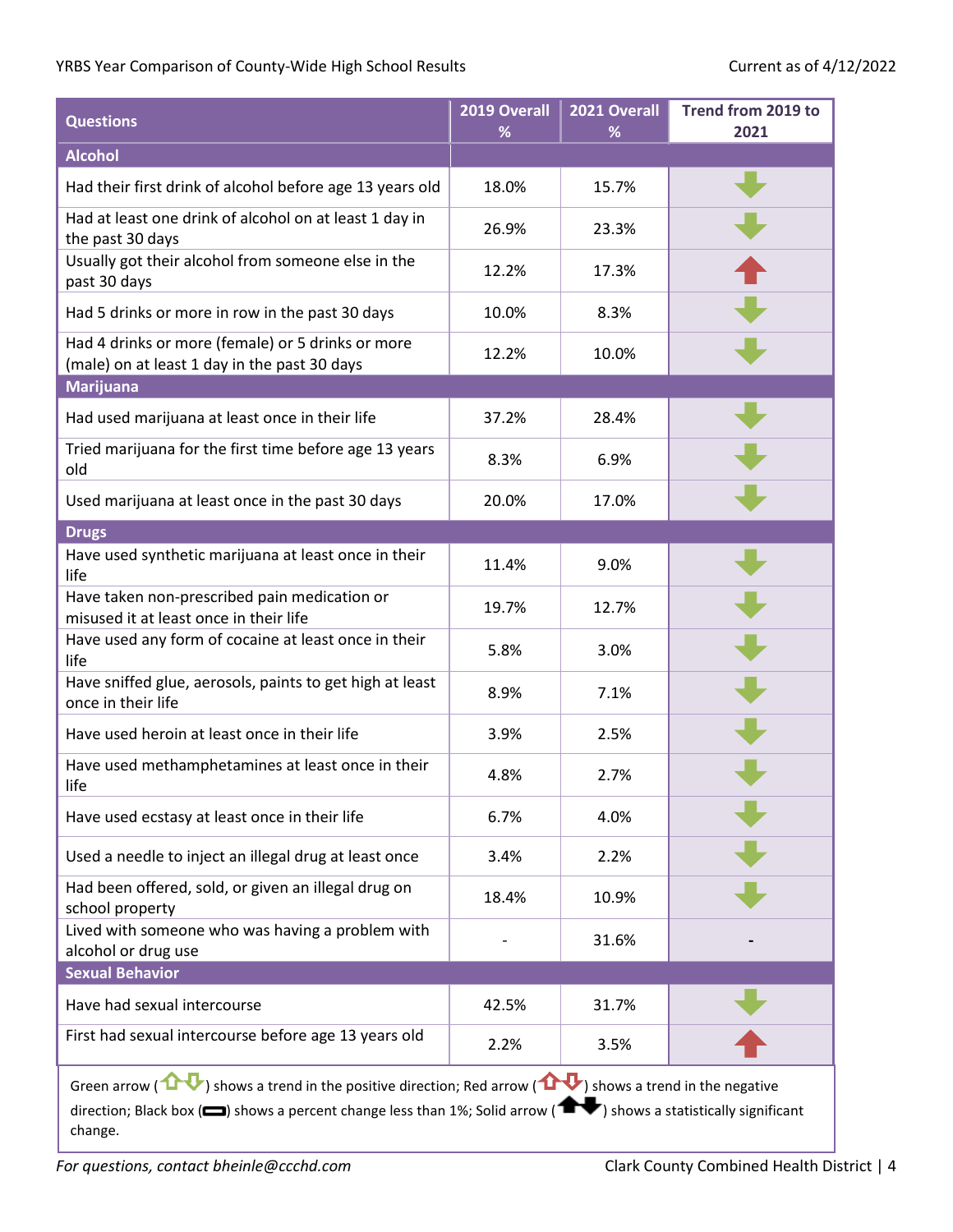| <b>Questions</b>                                                                                                                                   | 2019 Overall<br>% | 2021 Overall<br>℅ | Trend from 2019 to<br>2021 |
|----------------------------------------------------------------------------------------------------------------------------------------------------|-------------------|-------------------|----------------------------|
| Had sex with 4 or more people in their life                                                                                                        | 9.2%              | 1.0%              |                            |
| Had sex with at least one person in the past 3 months                                                                                              | 30.9%             | 25.0%             |                            |
| Used alcohol or drugs the last time before sex                                                                                                     | 7.8%              | 5.1%              |                            |
| Used a condom when they last had sex                                                                                                               | 47.3%             | 15.2%             |                            |
| Did not use any method to prevent pregnancy when<br>they last had sex                                                                              | 6.7%              | 4.0%              |                            |
| Have been or gotten someone pregnant at least once                                                                                                 |                   | 1.9%              |                            |
| Had sexual contact with both males and females                                                                                                     | 4.2%              | 5.5%              |                            |
| Are non-heterosexual (LGBTQ+)                                                                                                                      | 12.2%             | 16.5%             |                            |
| <b>Body Weight</b>                                                                                                                                 |                   |                   |                            |
| Self-describe as slightly or very overweight                                                                                                       | 33.1%             | 37.2%             |                            |
| Not trying to do anything with their weight                                                                                                        | 17.5%             | 18.7%             |                            |
| Tried to lose or keep from gaining weight in the past<br>30 days by not eating, taking diet pills, vomiting,<br>taking laxatives or skipping meals |                   | 25.4%             |                            |
| <b>Dietary Behavior</b>                                                                                                                            |                   |                   |                            |
| Did not drink 100% fruit juice in the past 7 days                                                                                                  | 32.0%             | 37.3%             |                            |
| Did not eat fruit in the past 7 days                                                                                                               | 13.0%             | 17.3%             |                            |
| Did not eat green salad in the past 7 days                                                                                                         | 44.5%             | 49.9%             |                            |
| Did not eat potatoes in the past 7 days                                                                                                            | 40.2%             | 39.1%             |                            |
| Did not eat carrots in the past 7 days                                                                                                             | 59.7%             | 59.7%             |                            |
| Did not eat other vegetables in the past 7 days                                                                                                    | 23.4%             | 26.6%             |                            |
| Drank a soda or pop at least once per day in the past<br>7 days                                                                                    | 21.6%             | 27.0%             |                            |
| Did not drink a glass of milk at least once in the past 7<br>days                                                                                  | 28.9%             | 34.2%             |                            |
| Did not eat breakfast on at least 1 day in the past 7<br>days                                                                                      | 73.0%             | 78.1%             |                            |
|                                                                                                                                                    |                   |                   |                            |

Green arrow ( $\bigoplus$ ) shows a trend in the positive direction; Red arrow ( $\bigoplus$ ) shows a trend in the negative direction; Black box ( $\Box$ ) shows a percent change less than 1%; Solid arrow ( $\Box$ ) shows a statistically significant change.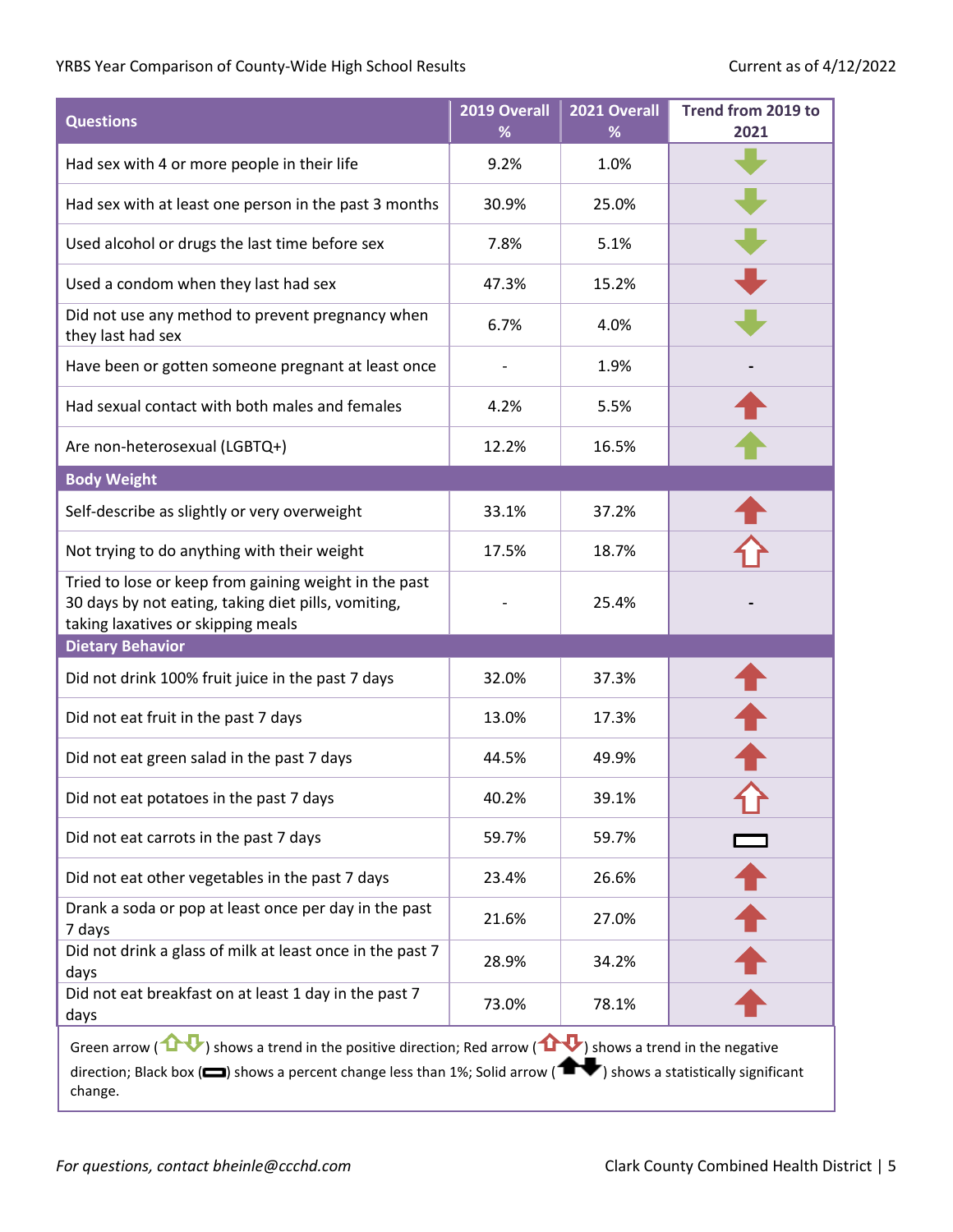| <b>Questions</b>                                                                                                                                                                                                                                                                     | 2019 Overall<br>% | 2021 Overall<br>℅ | Trend from 2019 to<br>2021 |
|--------------------------------------------------------------------------------------------------------------------------------------------------------------------------------------------------------------------------------------------------------------------------------------|-------------------|-------------------|----------------------------|
| <b>Physical Activity</b>                                                                                                                                                                                                                                                             |                   |                   |                            |
| Were active for 60 minutes per day less than 5 days<br>in the past 7 days                                                                                                                                                                                                            | 53.4%             | 49.5%             |                            |
| Spent at least 3 hours a day in front of a TV,<br>computer, other electronic device watching shows or<br>videos playing games or on the internet on an<br>average school day                                                                                                         |                   | 69.1%             |                            |
| Do not play on any sports teams in the past 12<br>months                                                                                                                                                                                                                             | 39.5%             | 44.8%             |                            |
| Got a concussion from playing a sport or being active<br>at least once in the past 12 months                                                                                                                                                                                         | 17.5%             | 14.0%             |                            |
| <b>Other Health Topics/Miscellaneous</b>                                                                                                                                                                                                                                             |                   |                   |                            |
| Have ever had sex education in school                                                                                                                                                                                                                                                |                   | 68.0%             |                            |
| At least sometimes went hungry because there<br>wasn't enough food at home in the last 30 days                                                                                                                                                                                       | 14.4%             | 10.3%             |                            |
| Have ever been tested for HIV                                                                                                                                                                                                                                                        | 9.2%              | 5.1%              |                            |
| Have ever been tested for a STD other than HIV in the<br>past 12 months                                                                                                                                                                                                              | 9.5%              | 4.3%              |                            |
| Have not seen a dentist at least once in 12 months or<br>more                                                                                                                                                                                                                        | 23.1%             | 24.9%             |                            |
| Mental health was often not good at least most of<br>the time during the past 30 days                                                                                                                                                                                                |                   | 29.2%             |                            |
| Get 4 hours or less of sleep on a school night                                                                                                                                                                                                                                       | 10.3%             | 11.3%             |                            |
| Slept somewhere else besides their parent/guardians,<br>family member or friends house in the past 30 days                                                                                                                                                                           | 4.5%              | 5.7%              |                            |
| Did not have a usual place to sleep during the past 30<br>days                                                                                                                                                                                                                       | 0.0%              | 0.4%              |                            |
| Rarely or never felt safe and secure in their<br>neighborhood                                                                                                                                                                                                                        |                   | 6.3%              |                            |
| Green arrow ( $\mathbf{\Omega}$ ) shows a trend in the positive direction; Red arrow ( $\mathbf{\Omega}$ ) shows a trend in the negative<br>direction; Black box ( $\Box$ ) shows a percent change less than 1%; Solid arrow ( $\Box$ ) shows a statistically significant<br>change. |                   |                   |                            |